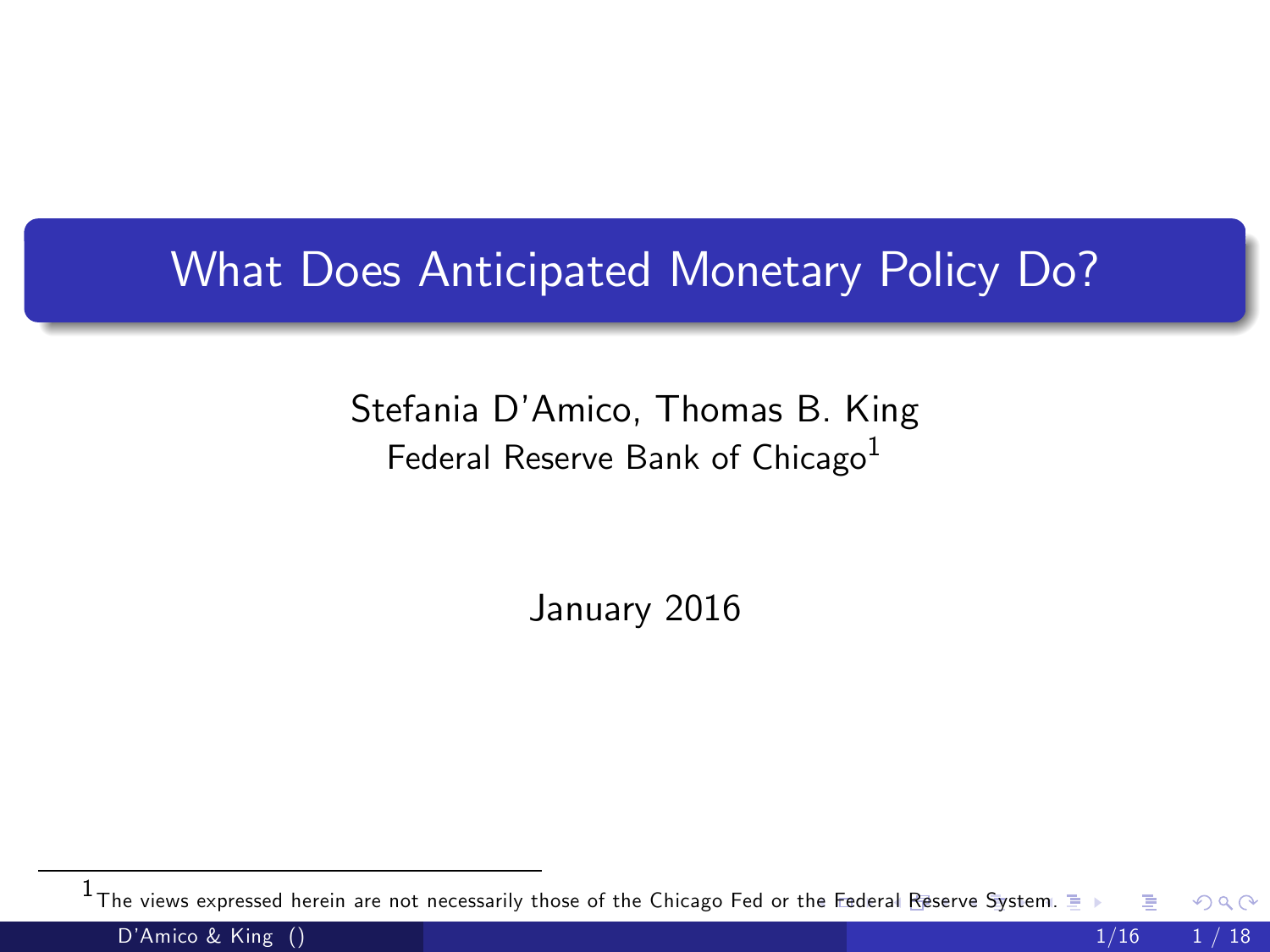# Research Question

Do expectations of future monetary-policy easing stimulate the economy today?

- Communication about likely future policy is now routine for central banks.
	- Forward guidance has been an active policy tool at the ZLB.
- $\bullet$  There is little evidence on the effects of these measures.
	- Theory predicts large effects, but no model-free tests exist.
- More broadly, policy expectations change in ways that are not spanned by the target rate (Gurkaynak et al., 2005).
	- Is this an important source of macro fluctuations?

We address these questions by identifying policy-expectations shocks in a survey-augmented VAR and simulating forward-guidance scenarios.

<span id="page-1-0"></span>イロト イ母 トイヨ トイヨト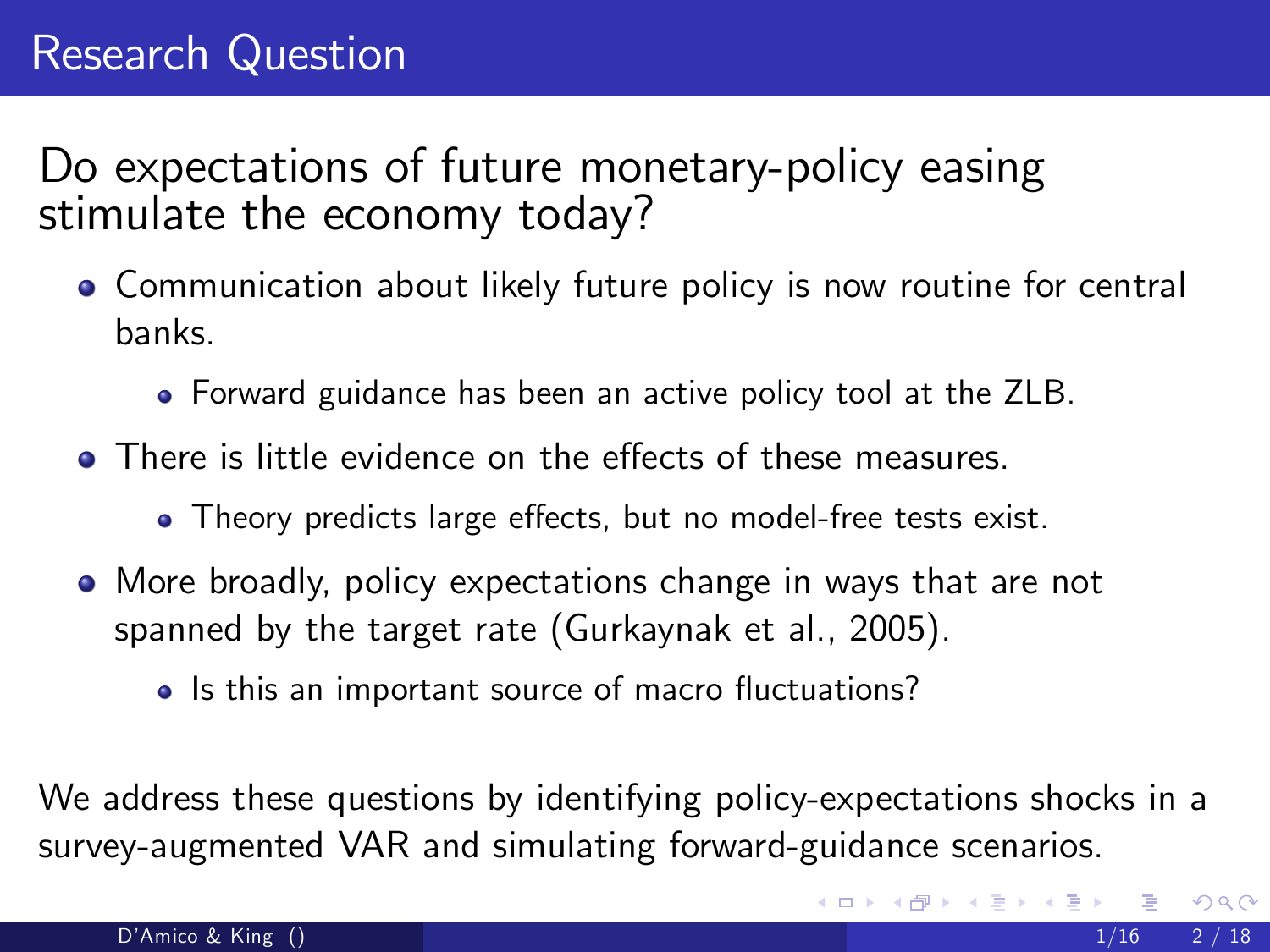### In Theory: Qualitatively

• In a NK model, if agents expect a low nominal short rate in the future, all else equal, they increase current consumption:

$$
y_t = E_t [y_{t+1}] - \frac{1}{\sigma} (i_t - \pi_t - r_t)
$$
  
=  $E_t [y_{t+T}] - \frac{1}{\sigma} E_t \left[ \sum_{h=0}^T (i_{t+h} - \pi_{t+h} - r_{t+h}) \right]$ 

- This also produces inflation through the NKPC.
- The inflation feeds back to real rates and consumption through the Euler equation.
- This mechanism drives Krugman (1998), Eggertsson and Woodford (2003), Del Negro et al. (2011), Werning (2011), Campbell et al. (2012), etc.

 $200$ 

K ロ ⊁ K 個 ≯ K 君 ⊁ K 君 ≯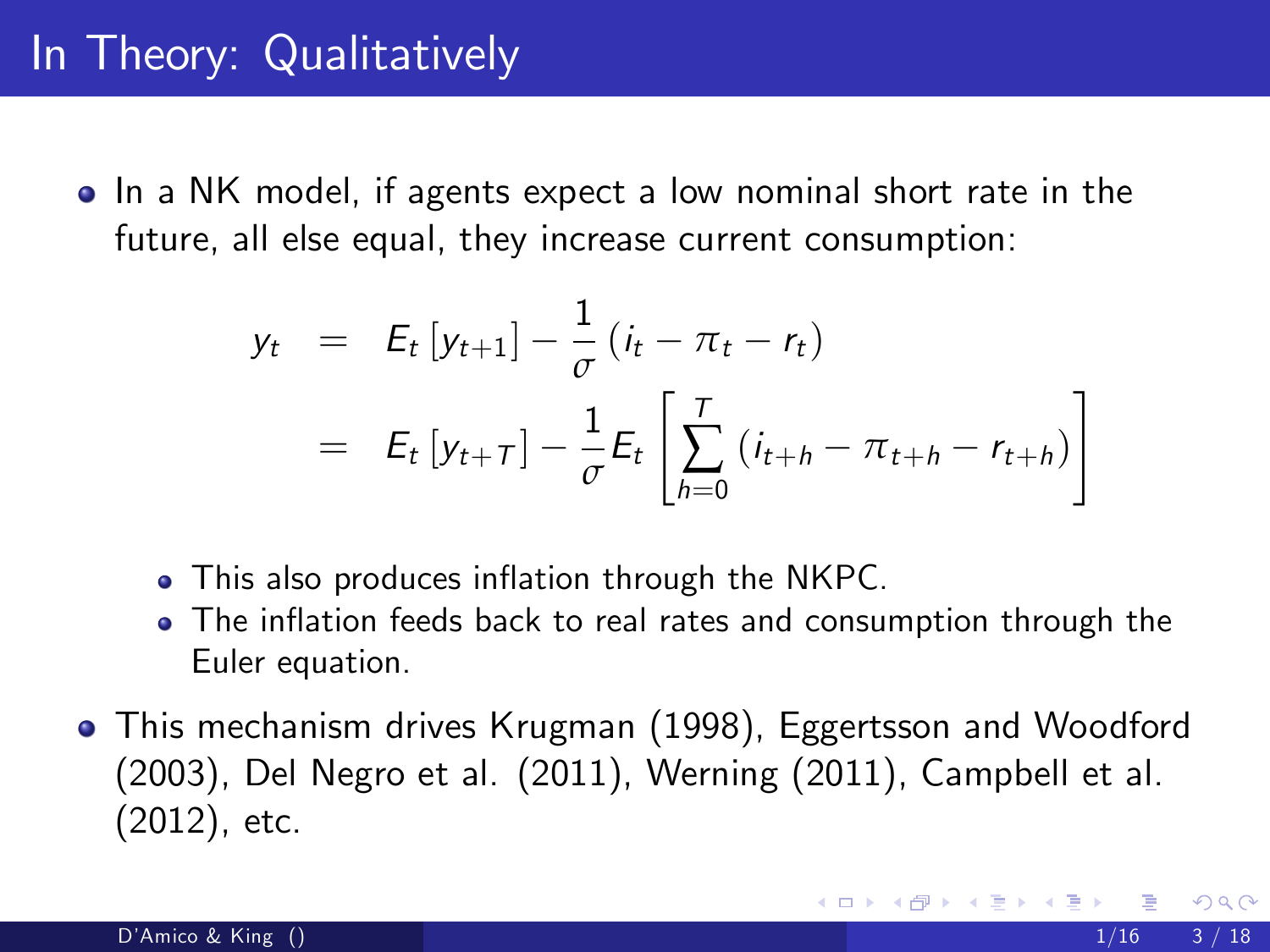# Does this actually happen?

To test whether expectations for future accomodation increase output and inflation, Campbell et al. (2012) ran regressions of the form

$$
E_t\left[x_{t+h}\right] = bE_t\left[i_{t+h}\right]
$$

where  $E_t$  [.] is a direct measure of expectations (survey or futures).

- They found the *opposite* of what the theory predicts:
	- When expectations of short rates fall, people expect the economy to do worse.
- **•** Their explanation:
	- Theory focuses on *Odyssean* forward guidance (commitment to deviate from policy rule).
	- But most Fed communication is Delphic (providing a signal about future macro performance).

No one has isolated the Odyssean component to see whether it works as advertised. メロメ メ母メ メミメ メミメ  $QQ$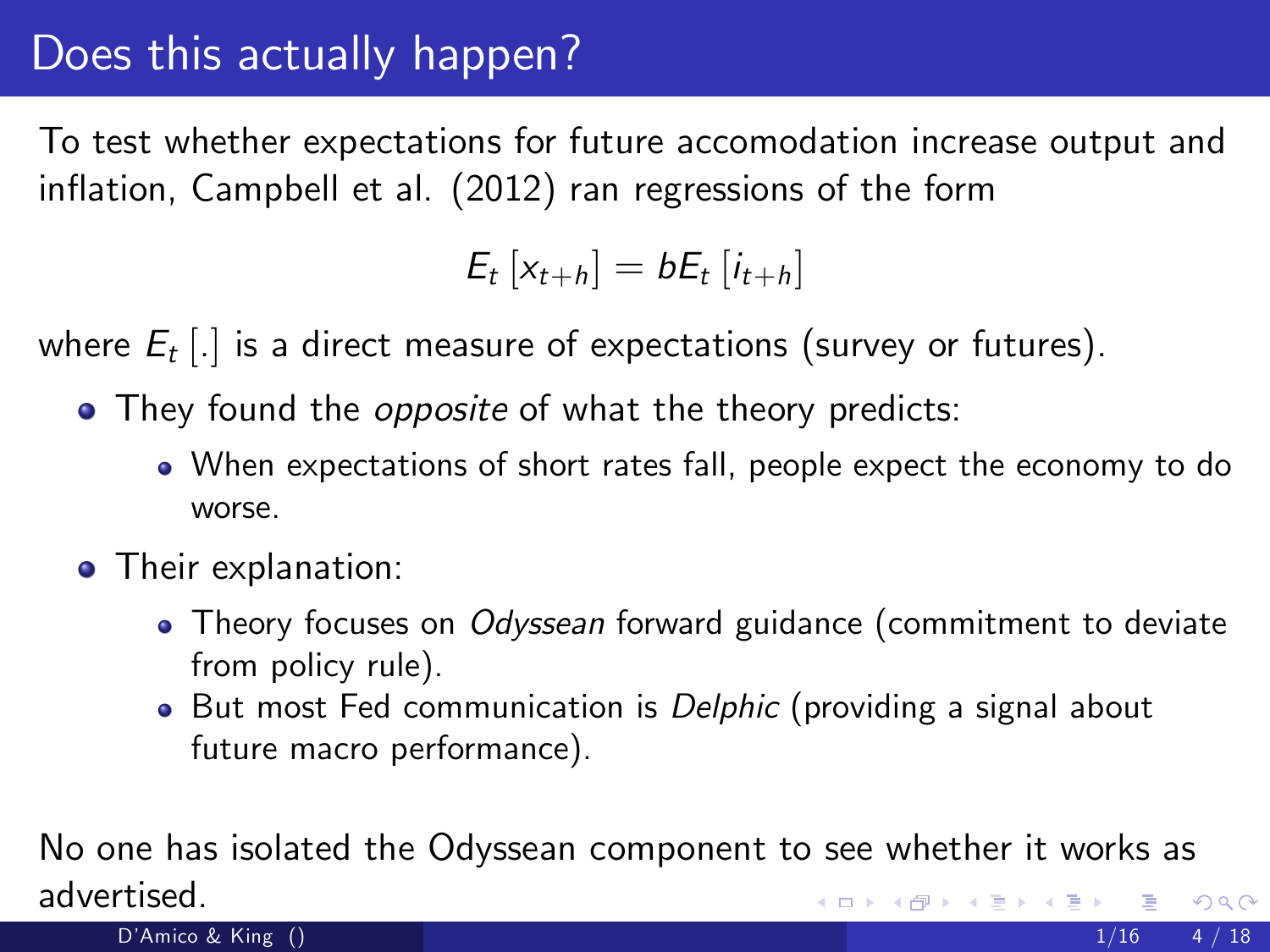# In Theory: Quantitatively

Embedding "expectations shocks" in a standard NK model (Gali, 2008):



- -25 bp FG for 1 year  $\rightarrow$  +1.5% output; +3.5% inflation in the short run
	- Both responses are persistent.
- Responses are larger for FG farther in the future.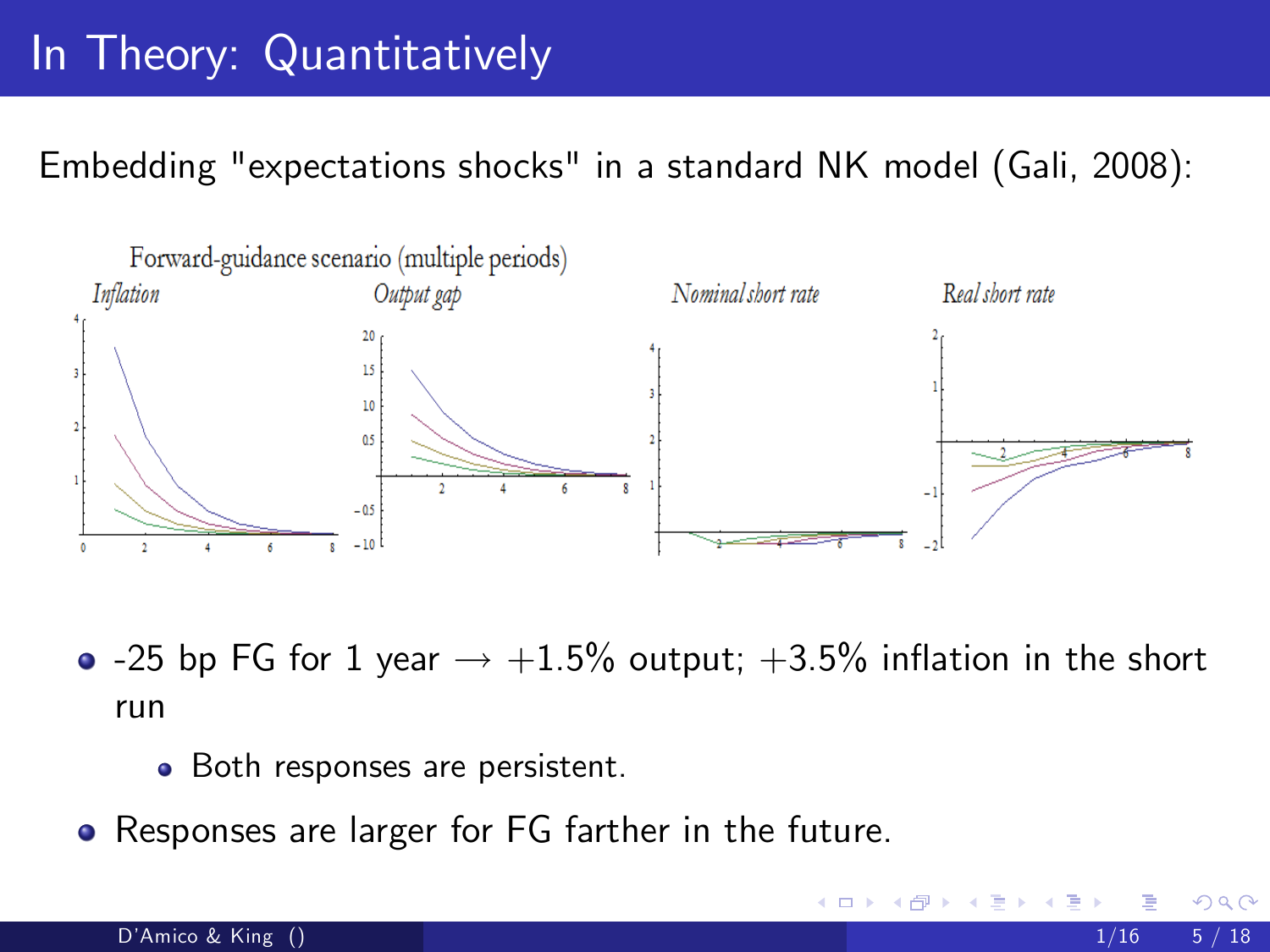- These results seem implausibly large and counter-intuitive.
- But, since there are no model-free estimates of the effects of (Odyssean) forward guidance, how do we know for sure?
- Similarly, modifications to the basic NK model (Levin et al. 2011; McKay et al., 2015) can result in big changes in the quantiative effects of FG.
- How do we know which model is right?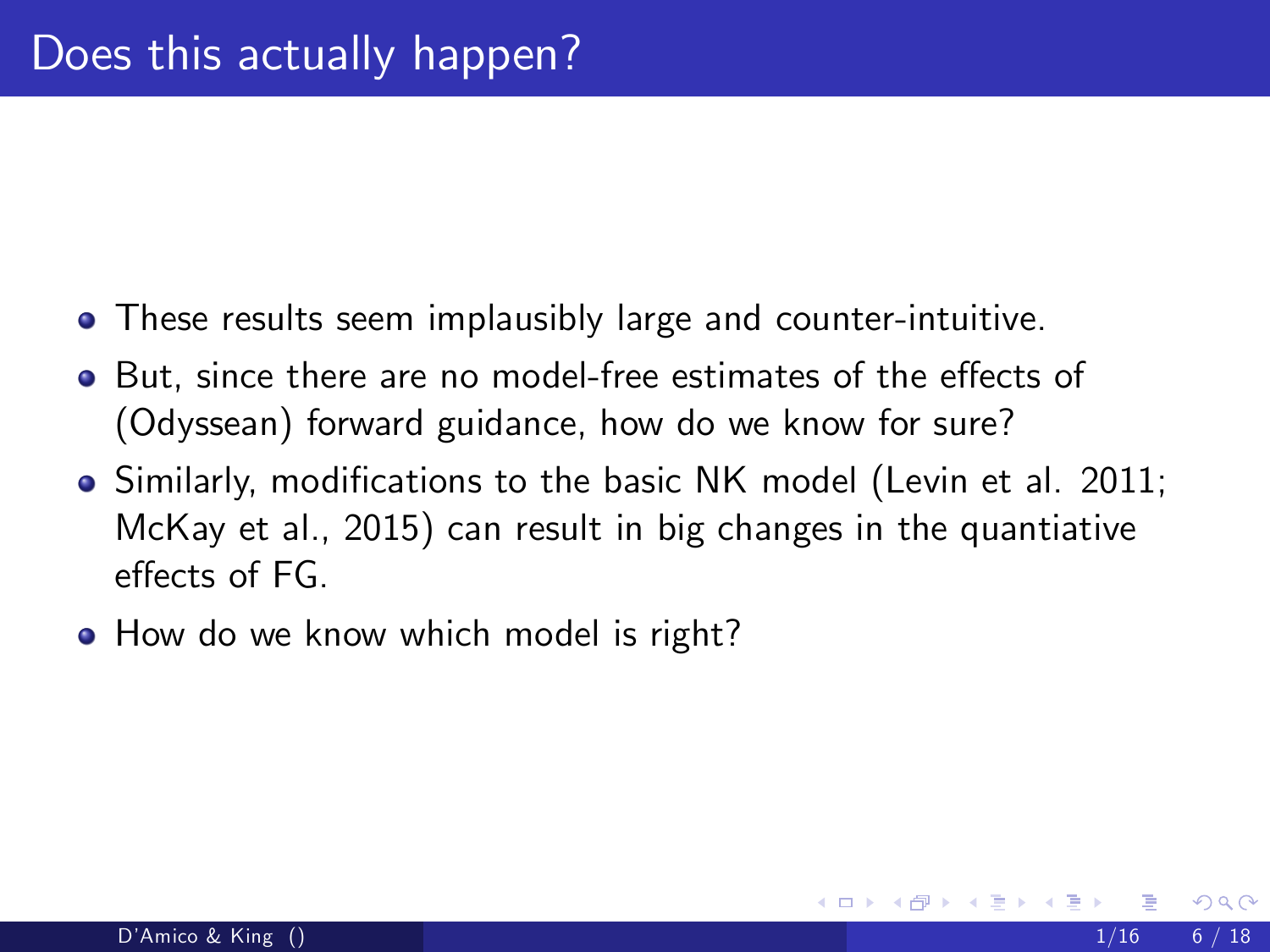- Measure expectations with survey data since early 1980s
- Embed survey data in VAR with macro data
- $\bullet$  Consider shocks to expectations innovations to survey forecasts that cannot be explained by macro data.
- Isolate expectations for exogenous policy changes using sign restrictions:
	- An expected easing must lower the survey forecast of the average short rate and *raise* the survey forecast of average GDP growth and inflation.
	- We also impose that the contemporaneous short rate cannot fall when such a shock occurs.
- **Identify conventional policy shocks using standard short-run** restrictions in the same VAR.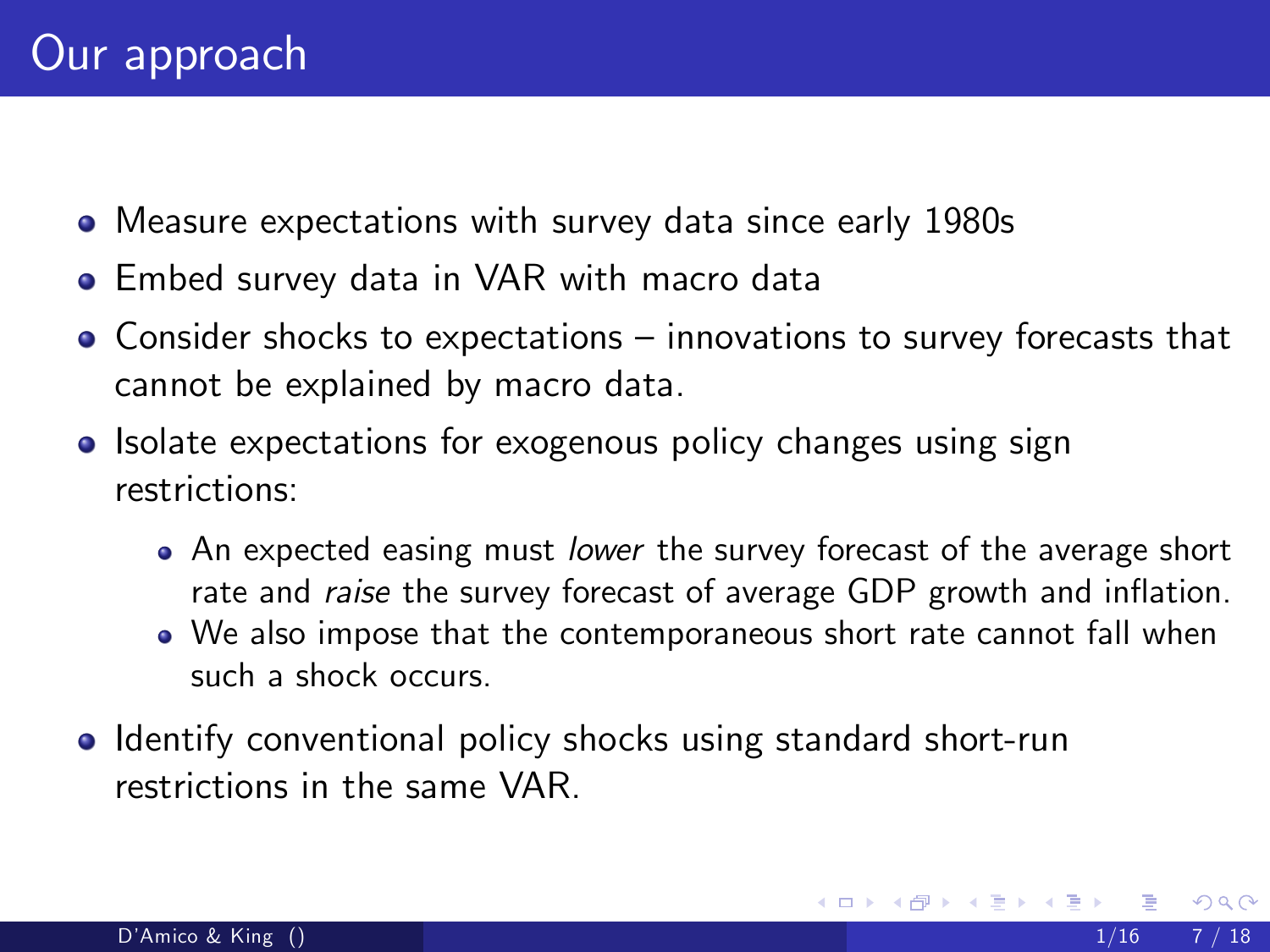- Baseline uses Blue Chip survey since 1983.
	- Forecasts of GDP, CPI, and average Tbill rate
	- Observed at 1-, 6-, and 11-year horizons
- Also includes GDP, CPI, labor productivity, 3m Tbill, M2, corporate profits
- Also includes long-term Treasury yield matching horizon of the forecast
- Specification and ordering follows Christiano et al. (2005)
- Arias et al. (2014) algorithm imposes sign and exclusion restrictions simultaneously.

4 0 8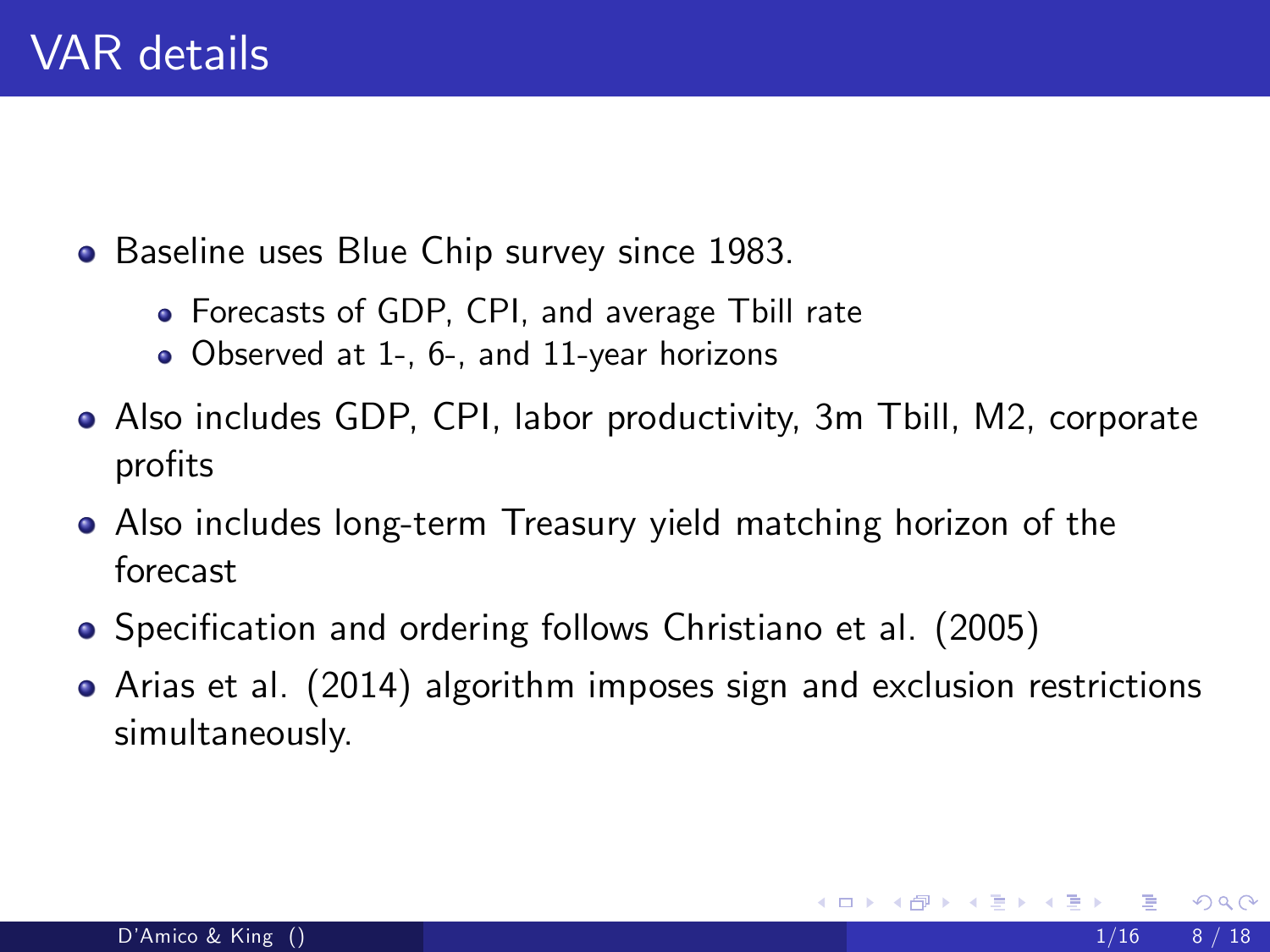#### Baseline Results: 1-Year Expectations



- 1-stdev "expectations shock" raises output, employment, and (quarterly) inflation by about  $0.1\%$  in the short run.
- Effects are larger and more persistent than those of a 1-stdev conventional policy shock.

4 0 8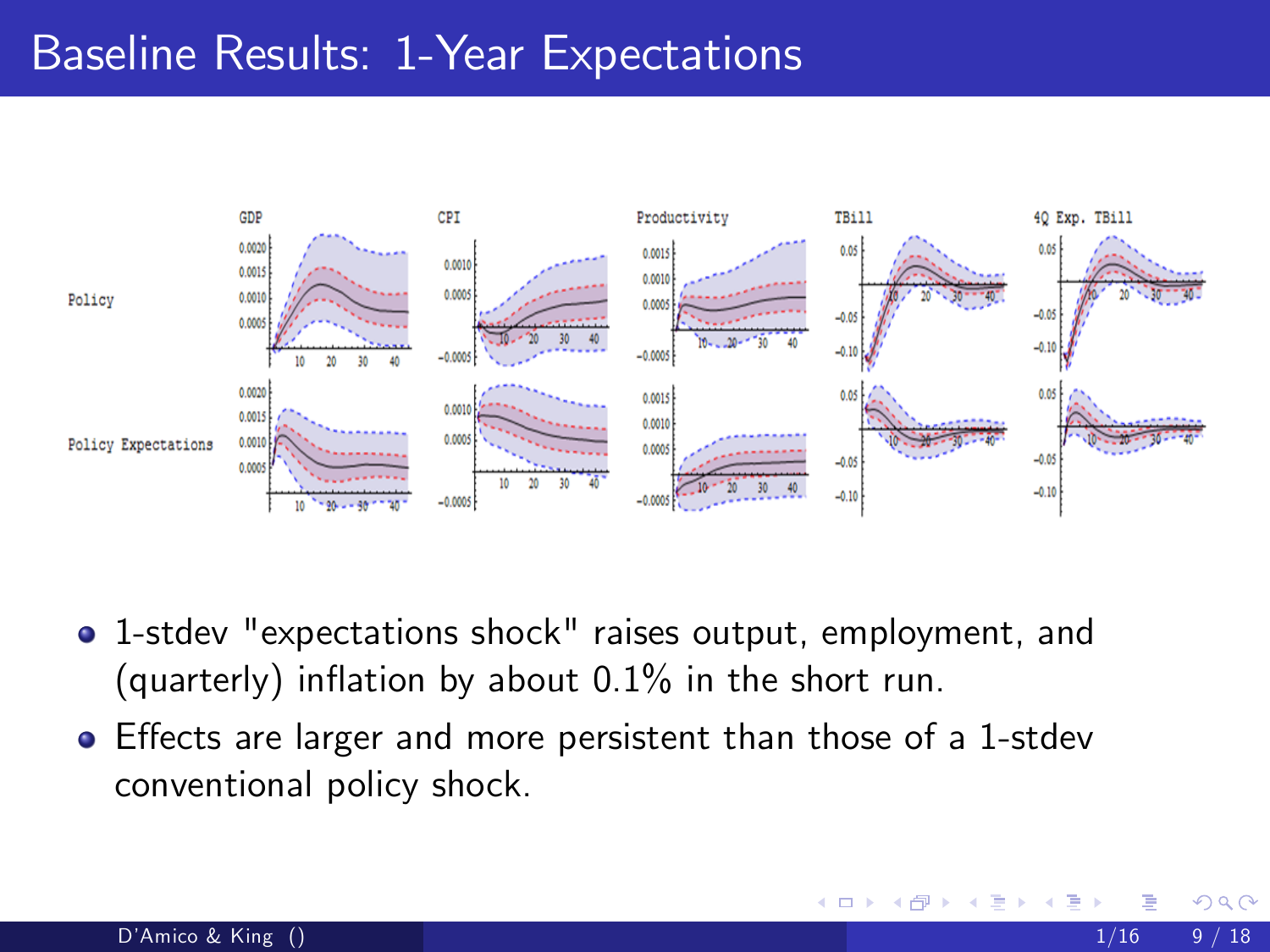- Are our "expections shocks" really picking up postitive aggregate-demand shocks that induce changes in expectations?
	- No. Such shocks would lead to expectations for policy tightening.
- Are our "expections shocks" really picking up accomodative conventional monetary policy shocks that do not obey the timing restrictions?
	- $\bullet$  No. Such shocks would lower the time-t short rate.
- Are our "expectations shocks" really picking up news about stuff that would have happened anyway?
	- Maybe, but we show that accounting for this makes at most a small difference.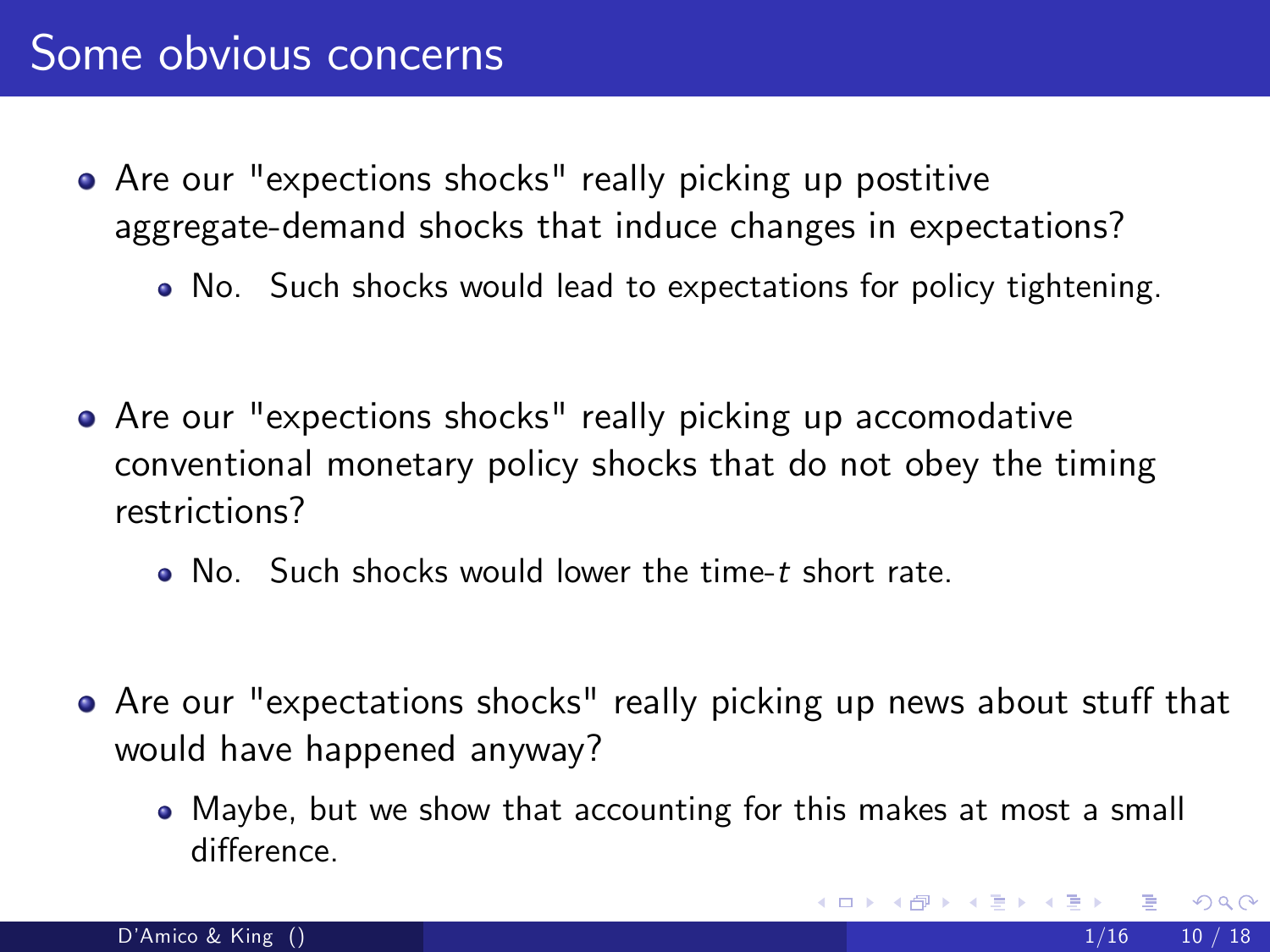### Do the expectations shocks make sense?

| Std.<br>Dev. | Date                       | <b>FOMC</b> Events                                                                                                                                                              |  |  |  |  |  |  |
|--------------|----------------------------|---------------------------------------------------------------------------------------------------------------------------------------------------------------------------------|--|--|--|--|--|--|
|              | Expected-Easing Shocks     |                                                                                                                                                                                 |  |  |  |  |  |  |
| $-2.5$       |                            | 2000Q3 "Expansion of aggregate demand may be moderating"                                                                                                                        |  |  |  |  |  |  |
| $-2.1$       |                            | 2001Q3 [Sept. 11]                                                                                                                                                               |  |  |  |  |  |  |
| $-1.1$       |                            | 2001Q1 Balance of risks shifted to downside; easing cycle begins                                                                                                                |  |  |  |  |  |  |
| $-1.1$       |                            | 2006Q1 "Some further policy firming may be needed" (rather than likely)                                                                                                         |  |  |  |  |  |  |
| $-1.1$       |                            | 2002Q3 Balance of risks shifted to downside                                                                                                                                     |  |  |  |  |  |  |
| $-1.0$       |                            | 2004Q1 "Committee believes it can be patient"                                                                                                                                   |  |  |  |  |  |  |
| $-1.0$       |                            | 2006Q3 Removal of phrase "some further policy firming may yet be needed"; "Economic growth has moderated"                                                                       |  |  |  |  |  |  |
| $-1.0$       | 2008O1                     | "Economic growth is slowing Recent developments have increased the uncertainty surrounding the outlook"; 75 bp<br>intermeeting cut and downside risks                           |  |  |  |  |  |  |
|              | Expected-Tightening Shocks |                                                                                                                                                                                 |  |  |  |  |  |  |
| 1.9          |                            | 2005Q4 "Committee judges that some further policy firming is likely" (removed "measured pace" language)                                                                         |  |  |  |  |  |  |
| 1.5          | 2001Q4 PPP                 |                                                                                                                                                                                 |  |  |  |  |  |  |
| 1.5          |                            | 2004Q3 Started tightening cycle                                                                                                                                                 |  |  |  |  |  |  |
| 1.5          | 2005Q2                     | "Pressures on inflation have picked up in recent months", changed balance of risks from "roughly equal" to "should be kept roughly<br>equal" with "appropriate monetary policy" |  |  |  |  |  |  |
| 1.4          | 2006Q4 PPP                 |                                                                                                                                                                                 |  |  |  |  |  |  |
| 1.3          |                            | 2002Q2 "Economy is expanding at a significant pace," downside balance of risks removed                                                                                          |  |  |  |  |  |  |
| 1.2          | 2000Q2                     | 50bp tightening. "The Committee is concerned that this disparity in the growth of demand and potential supply will continue, which<br>could foster inflationary imbalances."    |  |  |  |  |  |  |
| 1.2          |                            | 2007Q1 "Committee's predominant concern remains the risk that inflation will fail to moderate."                                                                                 |  |  |  |  |  |  |

э

メロト メ都 トメ ヨ トメ ヨ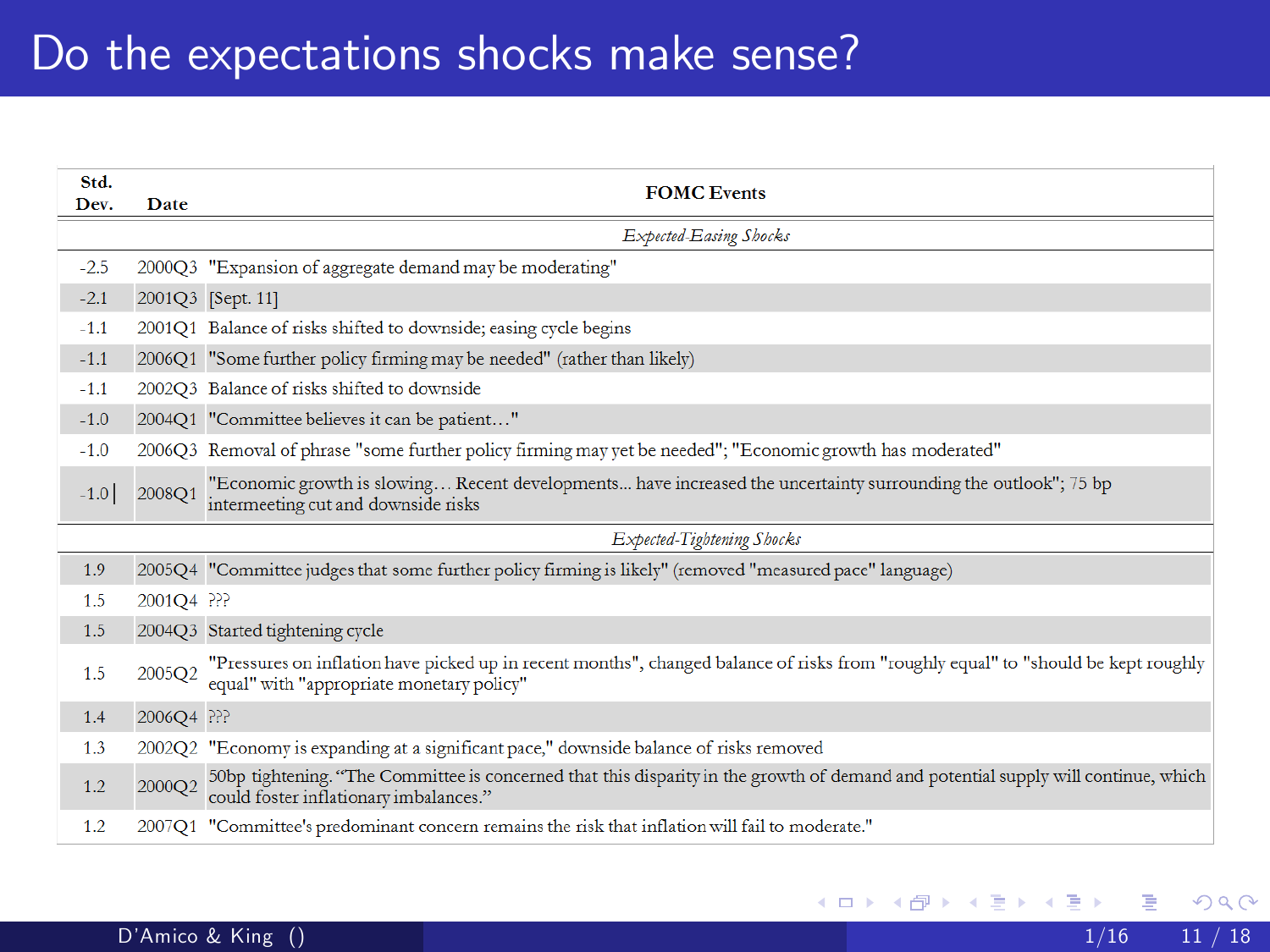• A forward-guidance policy is one that

**1** Convinces agents that the short rate will follow a particular path 2 Introduces subsequent short-rate shocks sufficient to achieve that path

Thus, we can compute the consequences of foward guidance by combining an expectations shock with a series of conventional policy shocks.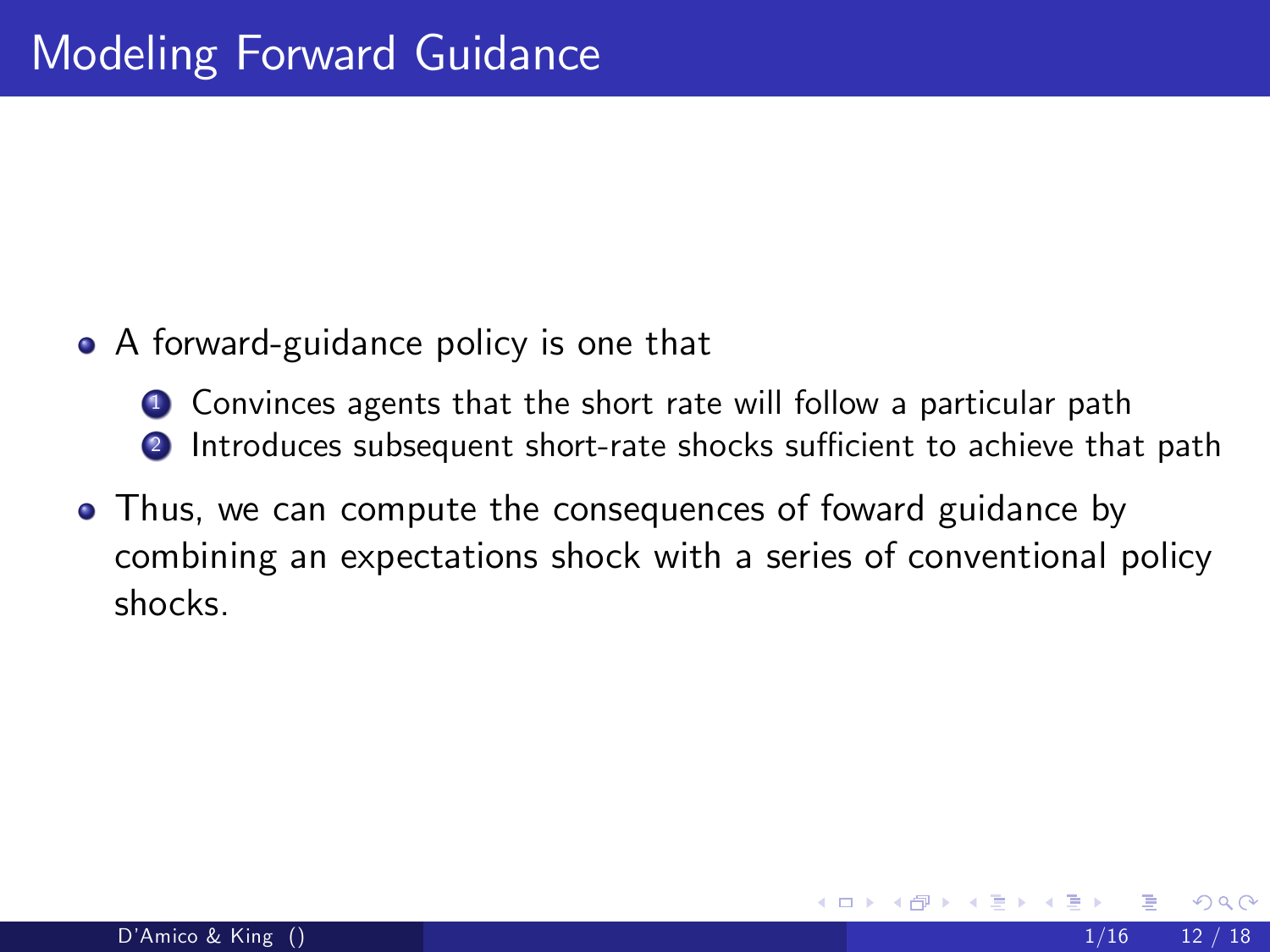## Effects of One-Year Forward Guidance



--- Policy path only

D'Amico & King () 1/16 13 / 18

Þ

**← ロ ▶ → イ 同** 

- 64

×  $\rightarrow$ э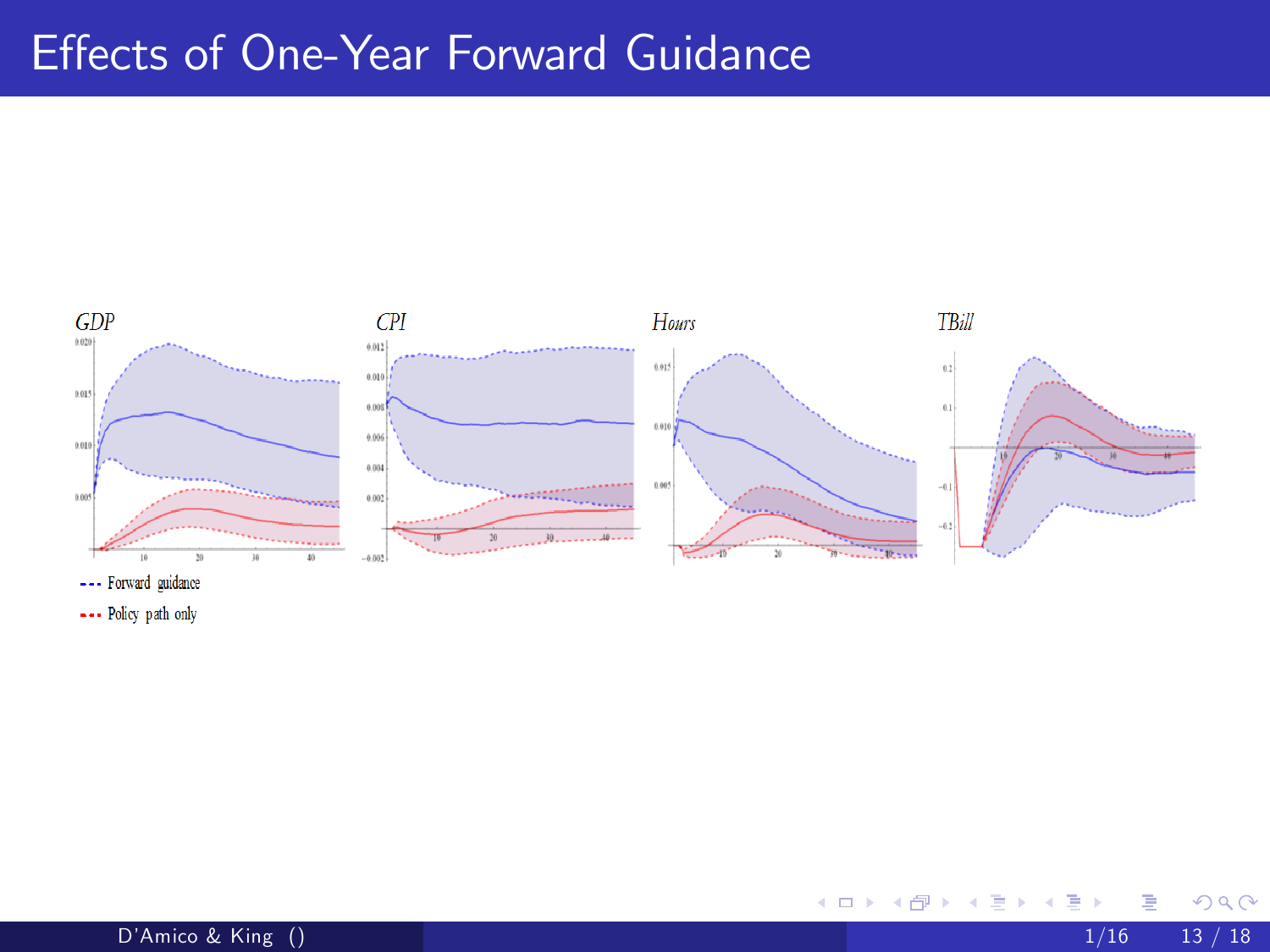## Robustness Checks

|                                                                     | <b>GDP</b> |          | CPI      |          | Hours    |          |
|---------------------------------------------------------------------|------------|----------|----------|----------|----------|----------|
|                                                                     | 1Y         | 5Y       | 1Y       | 5Y       | 1Y       | 5Y       |
| <b>Baseline</b>                                                     | $1.2\%*$   | $0.9\%*$ | $0.9\%*$ | $0.7\%*$ | $1.3\%*$ | $0.6\%*$ |
| Pre-ZLB period                                                      | $1.2\%*$   | $1.0\%*$ | $0.9\%*$ | $0.9\%*$ | $0.8\%*$ | 0.3%     |
| More lags                                                           | $1.3\%*$   | 1.2%     | $0.9\%*$ | $0.7\%$  | $1.4\%*$ | 0.6%     |
| SPF instead of BCS<br>$($ begins 1981 $)$                           | $1.6\%*$   | $1.1\%*$ | $1.4\%*$ | $1.1\%*$ | $1.5\%*$ | $0.9\%*$ |
| 1Y and 6Y surveys<br>both included                                  | $1.0\%*$   | $0.7\%$  | $0.9\%*$ | $0.7\%*$ | $0.7\%*$ | $0.1\%$  |
| <b>Expectations</b> shocks<br>use sign restriction on<br>real yield | $1.3\%*$   | $1.0\%*$ | $0.9\%*$ | $0.8\%*$ | $1.3\%*$ | 0.6%     |
| Policy shocks<br>identified by sign<br>restrictions                 | $1.0\%*$   | 0.7%     | $1.0\%*$ | $0.7\%$  | $1.0\%*$ | $0.4\%$  |
| Minnesota prior                                                     | $1.0\%*$   | 1.2%     | $1.4\%*$ | $1.1\%*$ | $1.4\%*$ | 0.8%     |

#### • All of these specifications give similar results.

 $298$ 

メロト メ都 トメ ヨ トメ ヨ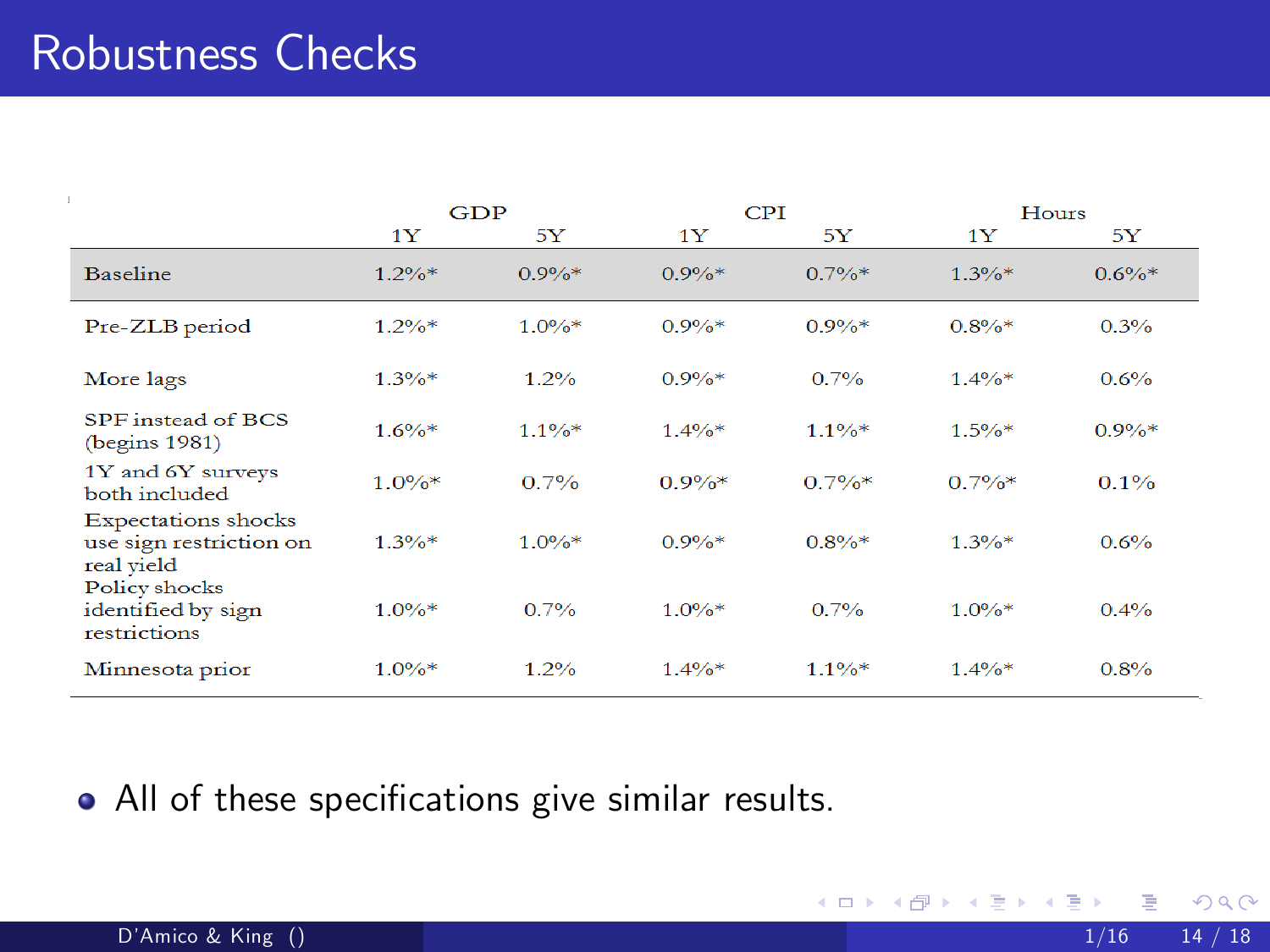#### Longer Horizons

#### Using 6- and 11-year expectations, the macro responses are smaller:



4 0 8

Using 6-year expectations

#### D'Amico & King () 1/16 15 / 18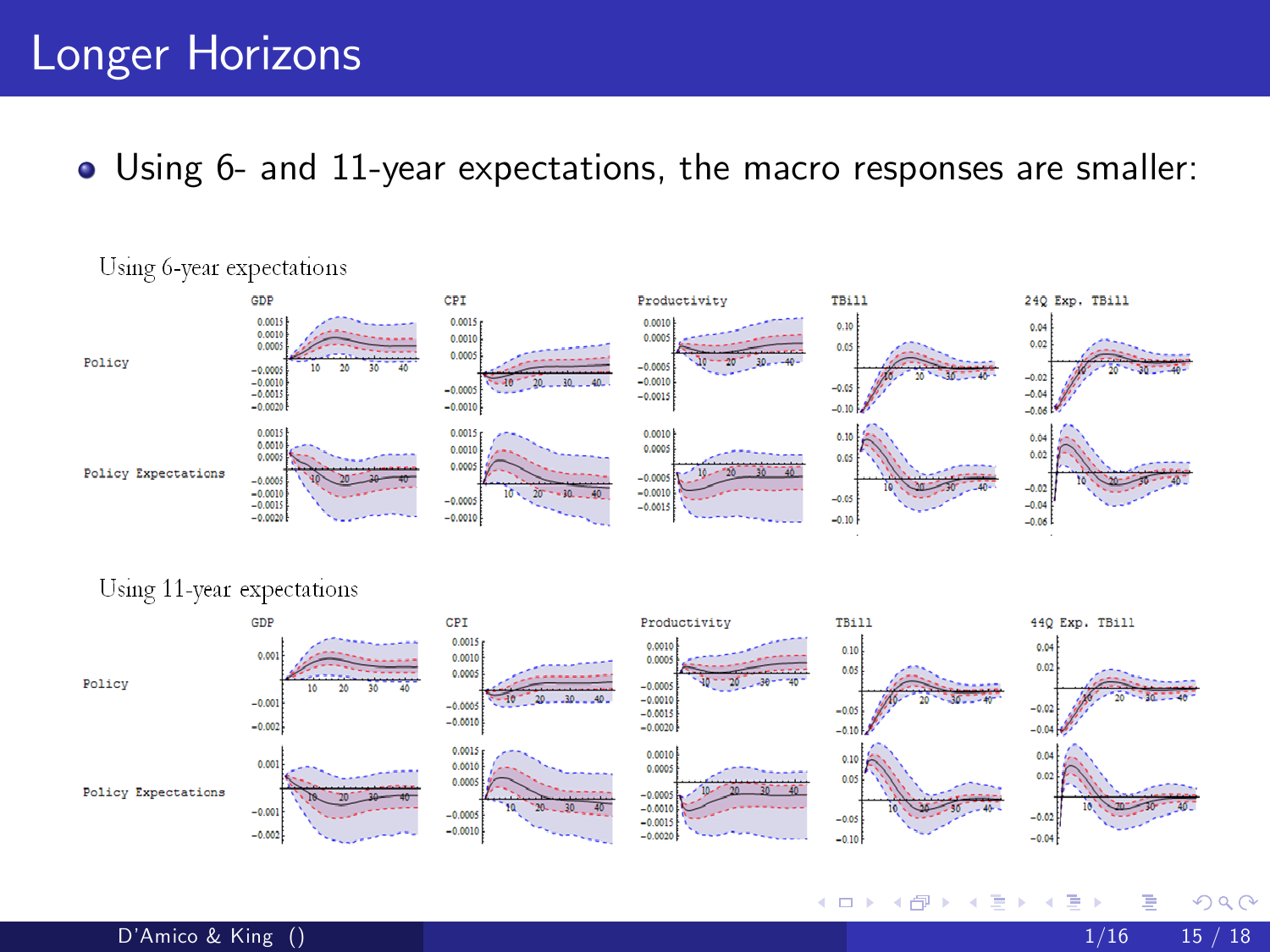#### Using 6- and 11-year expectations, forward guidance is less effective:



 $\leftarrow$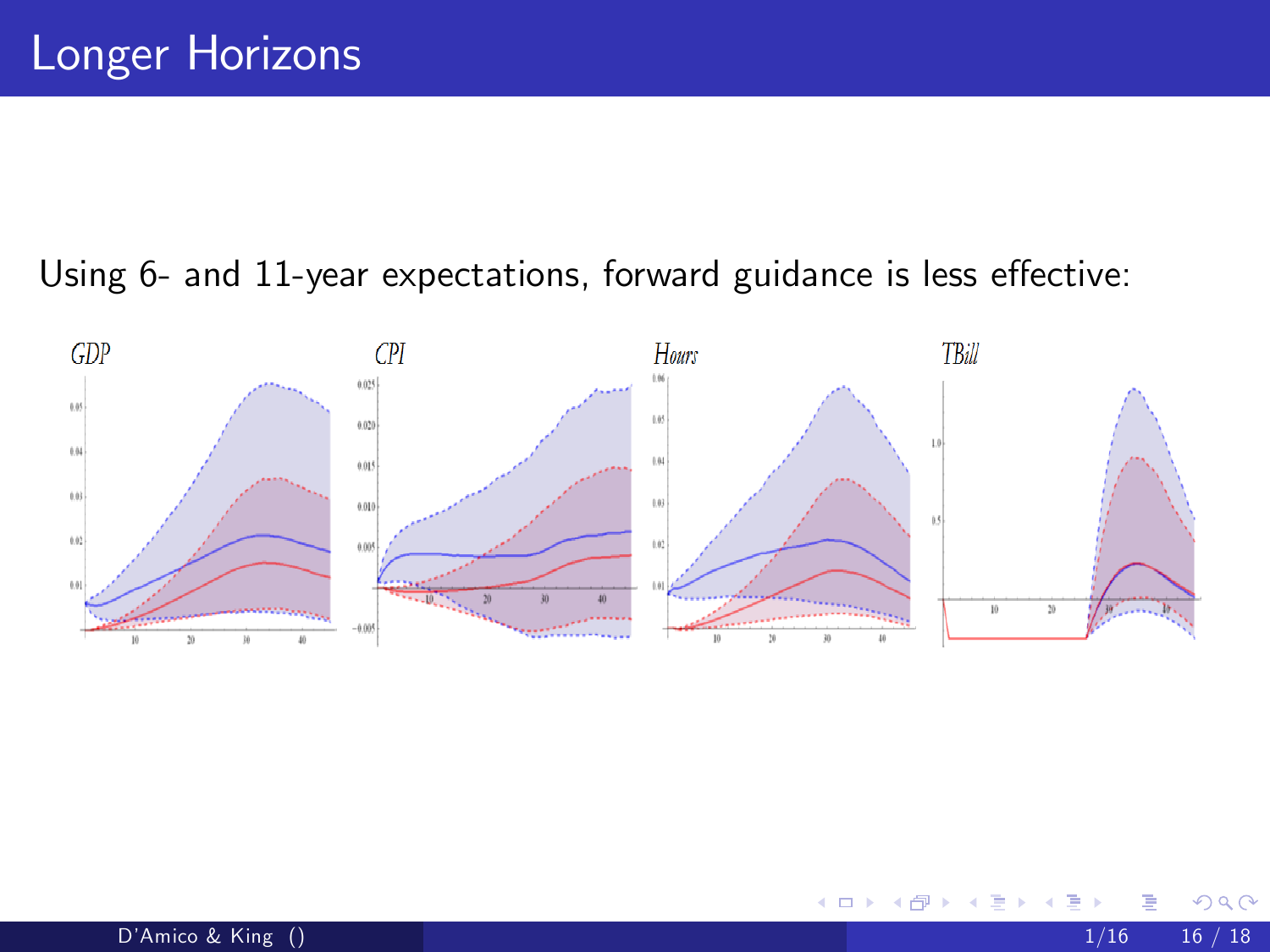**1** Policy expectations have a powerful influence on economic outcomes.

- A 1-std 1-year expectations shock has a similar effect on output as a 1-std conventional policy shock.
- The effects on inflation and hours are larger.
- $\bullet$  The effects occur much faster.
- The basis-point size of the the expectations shocks are smaller.
- Forward guidance at the 1-year horizon has short-term effects close to what simple NK models predict:
	- $\bullet$  -25 bp  $\rightarrow$  +1% GDP, prices, and hours
- **3** The effects on the levels of output, prices, and employment persist for several years.

つへへ